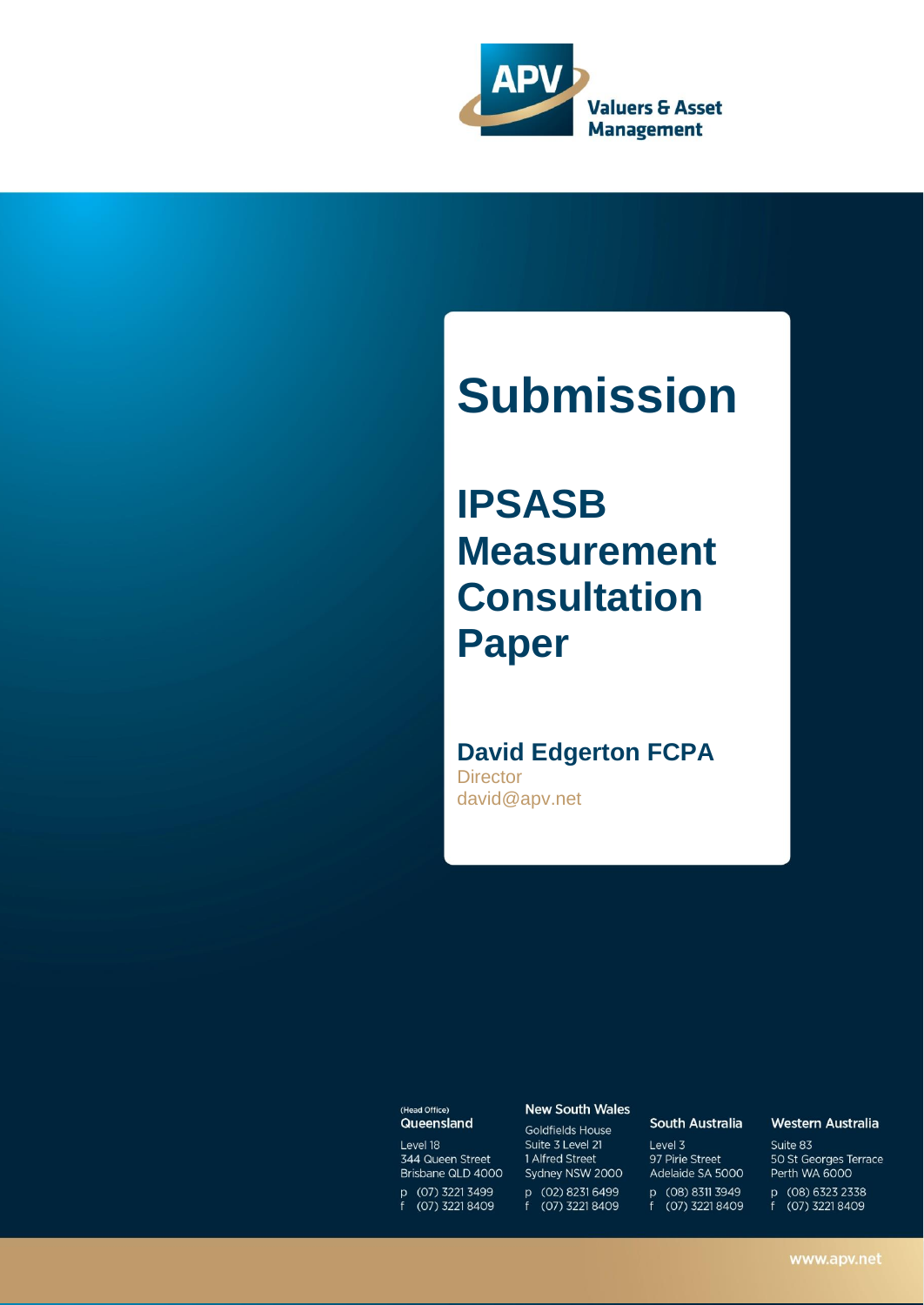

# **Table of contents**

| Specific Matter for Comment 1—Chapter 2 (following paragraph 2.29)  8 |  |
|-----------------------------------------------------------------------|--|
| Specific Matter for Comment 2—Chapter 3 (following paragraph 3.5) 8   |  |
| Specific Matter for Comment 3-Chapter 4 (following paragraph 4.21)  9 |  |
|                                                                       |  |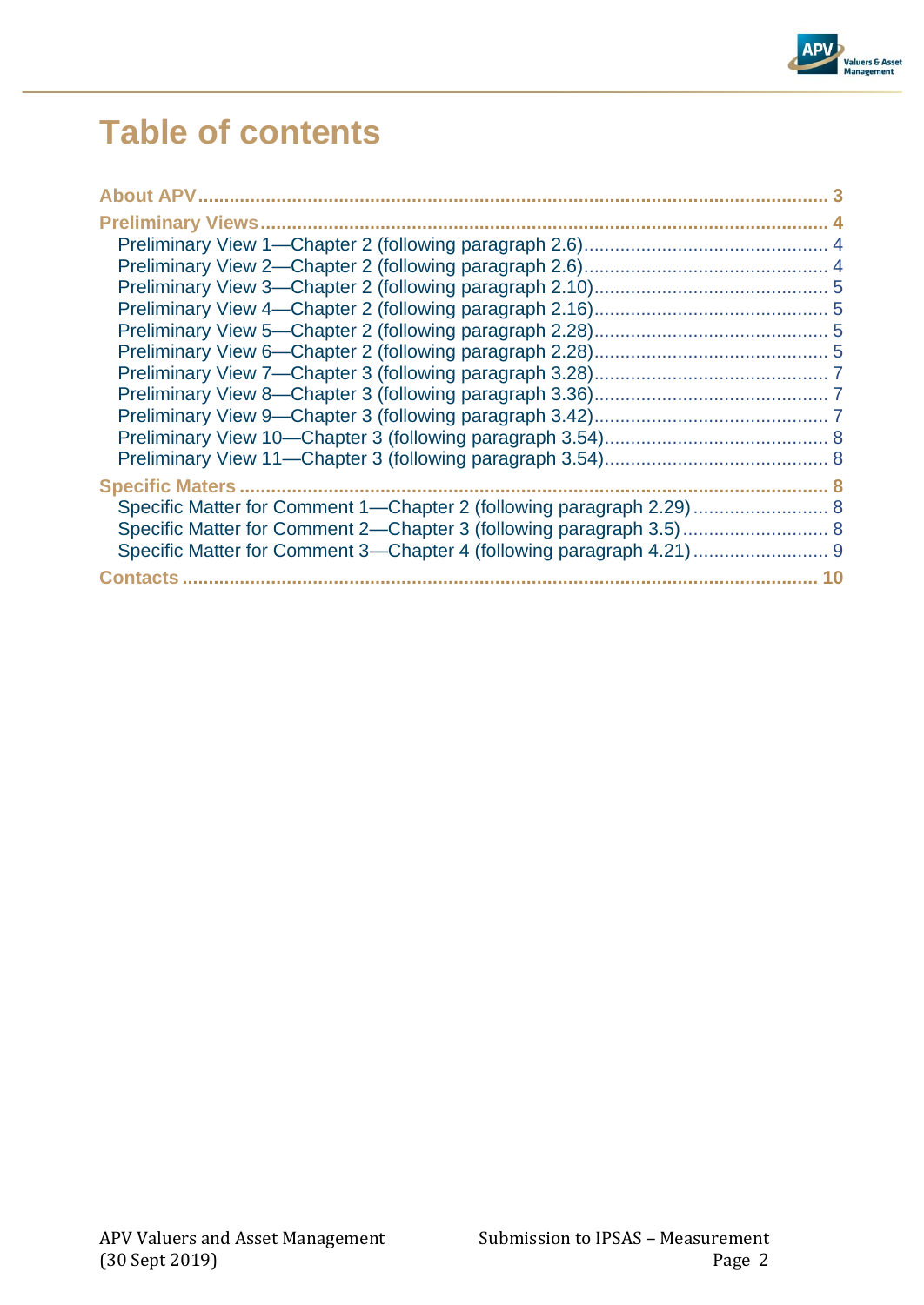

# **About APV**



## *What we do*

APV provides specialist valuation, asset management and asset accounting services for a wide range of organisations and sectors. We enjoy close partnerships with our clients across Australia, including hundreds of local councils, state government agencies, manufacturing and transportation businesses, universities and not-for-profit organisations.

Our services include:

- Fair Value valuations: land, buildings, plant, equipment, roads, water, sewerage
- **EXECOUNTER 19 Asset accounting: valuation and depreciation methodologies, compliance reviews**
- Asset management: asset management frameworks, plans and systems
- Customised training and professional development: asset accounting and asset management.

As leaders in our field, we are proud of our unblemished record of audit approval. However, uncompromising quality is simply our starting point: *we deliver more than just figures*. We tailor our services to meet client needs, helping them get the most from their assets and plan effectively for the future.

And while valuation and depreciation can be complex, we keep it simple. We're constantly evolving to offer customers more flexibility and control. We use leading methodologies and custom-built valuation tools that are compliant, comprehensive, logical and truly relevant.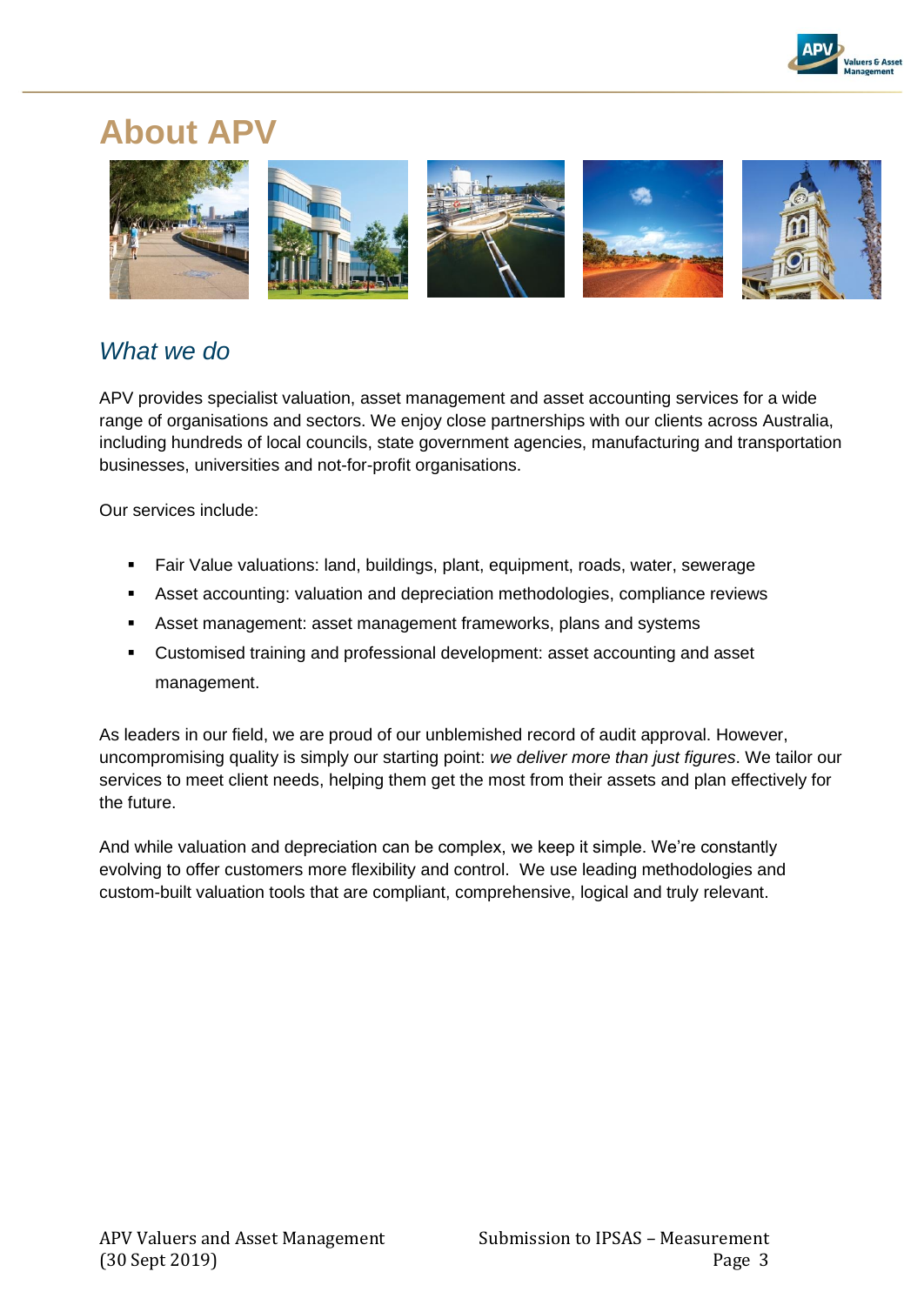

# **Preliminary Views**

## **Preliminary View 1—Chapter 2 (following paragraph 2.6)**

**The IPSASB's Preliminary View fair value, fulfillment value, historical cost and replacement cost require additional application guidance.** 

**Do you agree with the IPSASB's Preliminary View?** 

**If not, please provide your reasons, stating clearly which measurement bases should be excluded from, or added to, the list, and why.** 

APV agrees that additional application guidance is required. We note the vast inconsistencies that have evolved in Australia especially with respect to the 'cost approach' under Fair Value and the valuation of public sector specific assets such as restricted land.

These inconsistencies have recently been partly addressed by the AASB's special project for Fair Value in the public sector. Despite the effort involved and guidance issued by the AASB some jurisdictions, and of great concern some Auditors-General, seem unwilling to accept that their interpretations need to change because they are not consistent with AASB guidance.

For this reason, we strongly recommend additional guidance be developed via liaison with the AASB and very experienced practitioners who are in the best position to identify the types of interpretations that are commonly made inconsistently across different jurisdictions.

## **Preliminary View 2—Chapter 2 (following paragraph 2.6)**

**The IPSASB's Preliminary View is that the application guidance for the most commonly used measurement bases should be generic in nature in order to be applied across the IPSAS suite of standards. Transaction specific measurement guidance will be included in the individual standards providing accounting requirements and guidance for assets and liabilities. Do you agree with the IPSASB's Preliminary View?** 

**If not, please provide your reasons, and state what guidance should be included, and why.** 

APV agrees that a central measurement standard should provide generic guidance (similar to IFRS13) with specific guidance provided in individual standards as required.

The most likely standard to be impacted will be IPSAS17 or the proposed infrastructure and heritage standards. It is important that address the range of issues covered by the AASB special project for Fair Value in the public sector.

Likewise, it is important that they address the various depreciation expense related questions that APV has requested guidance on fro the IPSASB over the past 18 months. It is worth noting that the IPSASB was unable to provide definitive answers or feedback to those questions. As such it is critical that such guidance be developed and included in the relevant standard.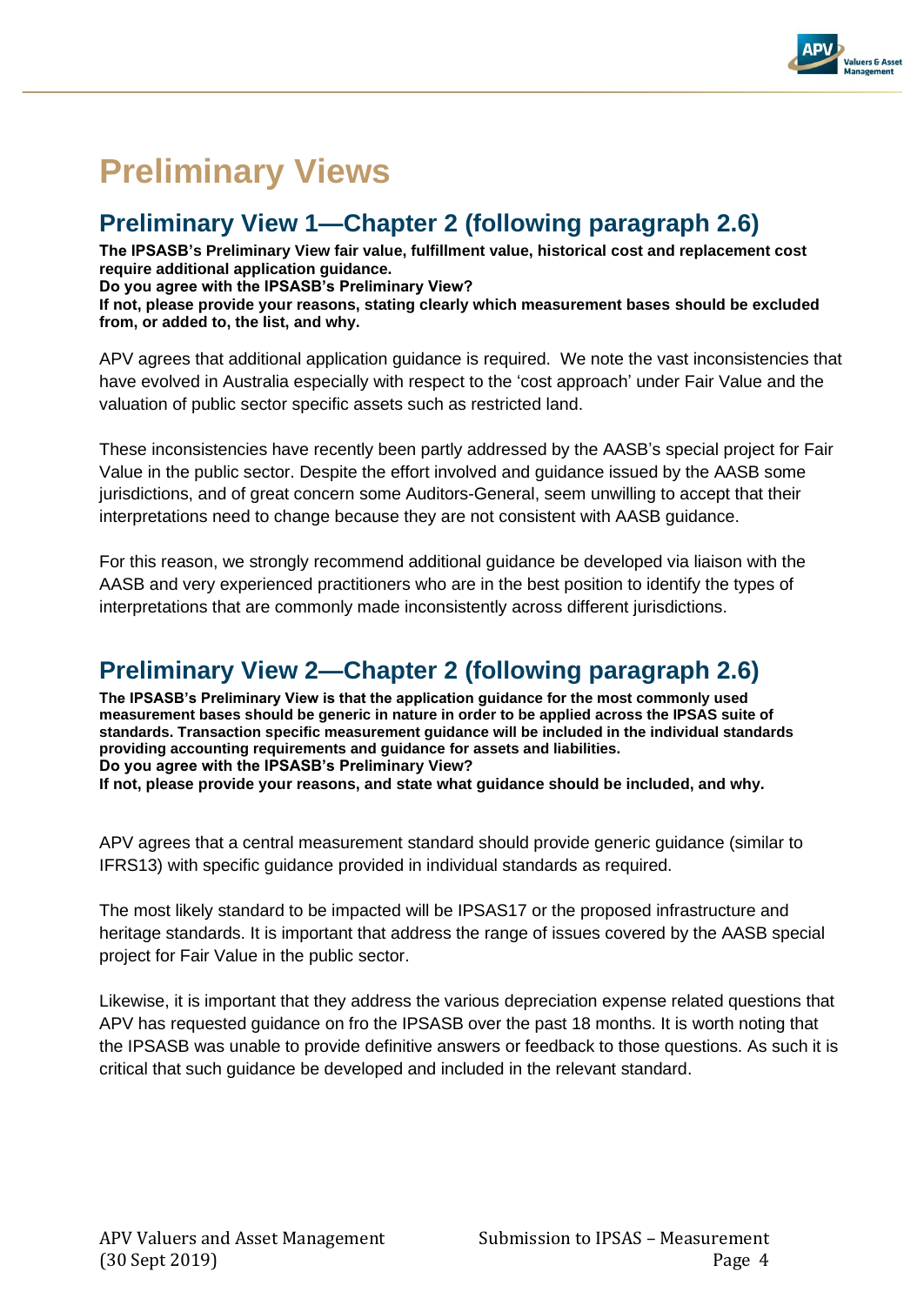

## **Preliminary View 3—Chapter 2 (following paragraph 2.10)**

**The IPSASB's Preliminary View is that guidance on historical cost should be derived from existing text in IPSAS. The IPSASB has incorporated all existing text and considers Appendix C: Historical Cost– Application Guidance for Assets, to be complete.** 

**Do you agree with the IPSASB's Preliminary View?** 

**If not, please provide your reasons, stating clearly what you consider needs to be changed.**

APV agrees.

## **Preliminary View 4—Chapter 2 (following paragraph 2.16)**

**The IPSASB's Preliminary View is that fair value guidance should be aligned with IFRS 13, taking into account public sector financial reporting needs and the special characteristics of the public sector. The IPSASB considers Appendix A: Fair Value–Application Guidance, to be complete. Do you agree with the IPSASB's Preliminary View?** 

**If not, please provide your reasons, stating clearly what you consider needs to be changed.** 

APV agrees.

## **Preliminary View 5—Chapter 2 (following paragraph 2.28)**

**The IPSASB's Preliminary View is that fulfilment value guidance should be based on the concepts developed in the Conceptual Framework, expanded for application in IPSAS. The IPSASB considers Appendix B: Fulfilment Value–Application Guidance, to be complete. Do you agree with the IPSASB's Preliminary View?** 

**If not, please provide your reasons, stating clearly what you consider needs to be changed.** 

APV agrees.

## **Preliminary View 6—Chapter 2 (following paragraph 2.28)**

**The IPSASB's Preliminary View is that replacement cost guidance should be based on the concepts developed in the Conceptual Framework, expanded for application in IPSAS. The IPSASB considers Appendix D: Replacement Cost–Application Guidance, to be complete. Do you agree with the IPSASB's Preliminary View?** 

**If not, please provide your reasons, stating clearly what you consider needs to be changed.** 

APV generally agrees but has specific comments as follows –

### **D3 & D13**

**We believe D3 and D13 are erroneous due to 'condition' and 'asset specification' being included in the wrong paragraphs.** Under the standard we first need to determine the Replacement Cost and then based on relevant factors assess the remaining service potential to determine the Depreciated Replacement Cost.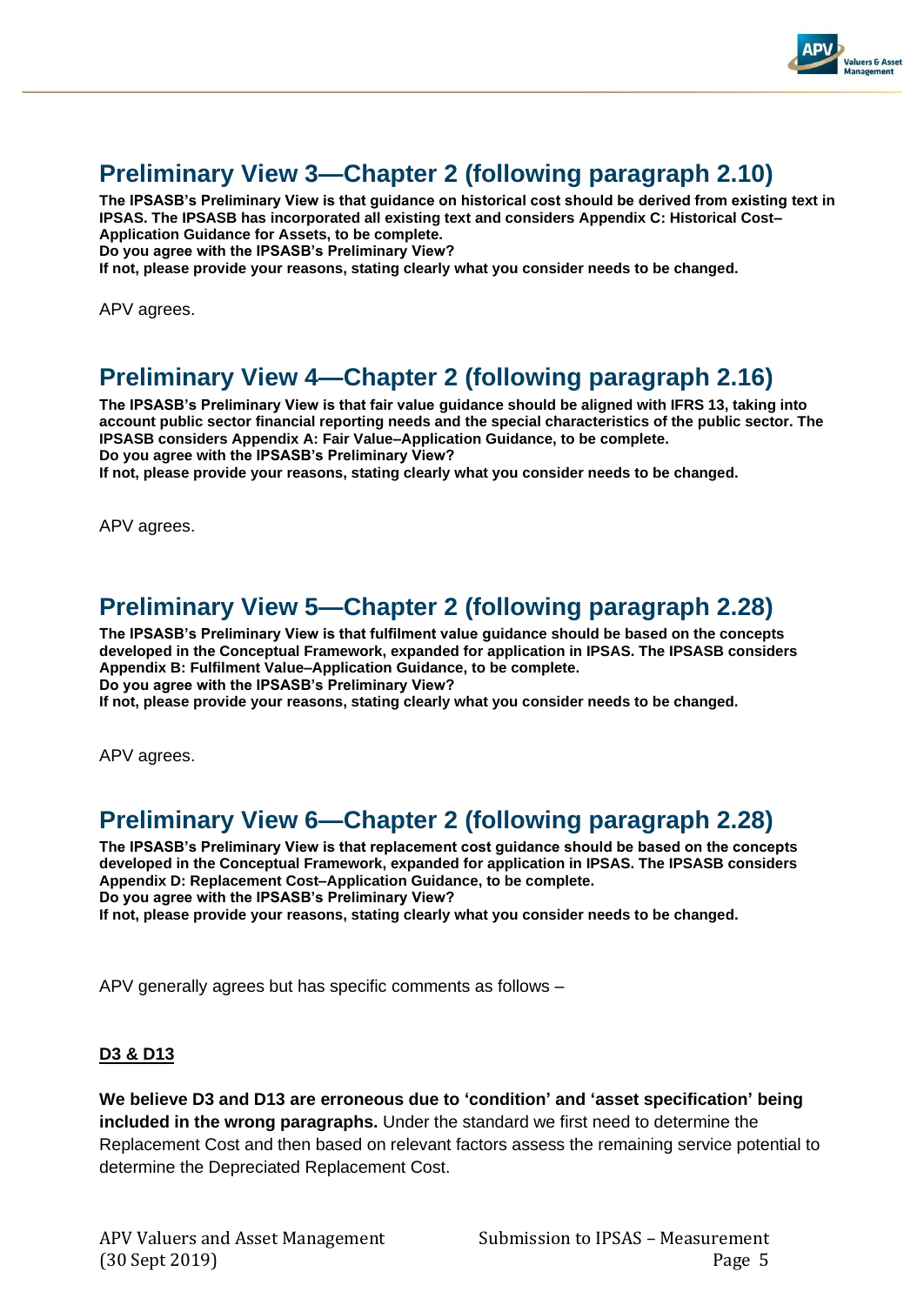

The 'condition' of the asset is relevant to the determination of the 'Depreciated Replacement Cost" and not the 'Replacement Cost'. Likewise the 'specification' of the asset is relevant to the determination of the 'Replacement Cost' not the 'DRC'. I.e. Two identical assets used in the same way will have the same replacement cost irrespective of their condition. If one is a far worse condition than the other the Depreciated Replacement Cost would be expected to be lower.

The 'condition' of the asset should be moved to D13 and the 'specification' of the asset should be moved from D13 to D3.

### **D12**

Agree with the comment. However, believe additional comment needs to e added to clarify that if the decrease in capacity is expected to be temporary (i.e. school numbers are expected be 500 again in 10 year) that the replacement cost should be determined based on 500 students.

### **D22**

We agree with the comment however believe that this paragraph is either not required or needs to be enhanced to ensure there is no ambiguity. i.e. Confirm that the value is the full un-discounted cost of its replacement cost.

For many this paragraph will convey a belief that because the land is used as parkland that the value needs to be discounted from a market value of what it would cost the government to purchase the land.

This issue was recently considered by the AASB which concluded that the value of such land should be based on its replacement value and as the government would need to pay a full market price to obtain such land the replacement cost is the amount paid.

Under the proposed IPSASB framework such land would also be valued using DRC as it is held on an on-going basis, not held at historical cost and is specialized in nature as it is restricted for specific use and is not land held in freehold title.

Under both IFRS and IPSAS restricted land such as parkland should be valued at the full market rate that the government would need to pay in order for its acquisition.

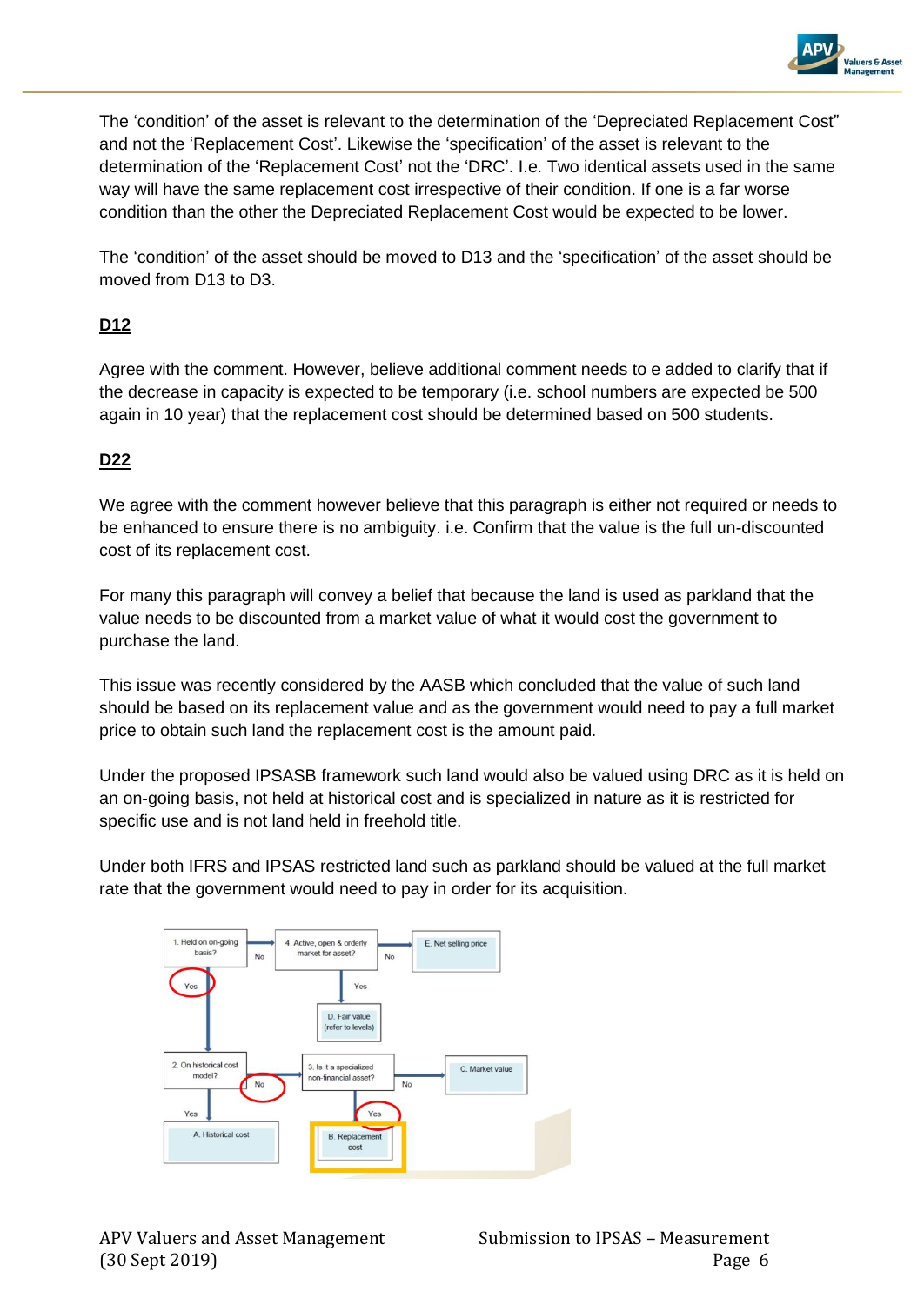

### **D30 Difference between depreciation expense and Depreciation for valuation**

While the standard highlights the need to adjust the replacement cost for the impact of obsolescence to determine the DRC it fails to highlight (as done in both IFRS and IVSC) standards that depreciation for financial reporting purposes (depreciation expense) is conceptual different from obsolescence (or depreciation) for valuation purposes.

Especially for highly material infrastructure assets that experience regular renewal there is no link between depreciation expense and the asset value. The value needs to be based on the assessment of the various obsolescence types and in the case of physical obsolescence includes asset condition.

We suggest paragraph D30 be enhanced to clarify that depreciation for financial reporting is conceptually different and not linked in any way to the assessment of the DRC.

## **Preliminary View 7—Chapter 3 (following paragraph 3.28)**

**The IPSASB's Preliminary View is that all borrowing costs should be expensed rather than capitalized, with no exception for borrowing costs that are directly attributable to the acquisition, construction, or production of a qualifying asset.** 

**Do you agree with the IPSASB's Preliminary View?** 

**If not, please state which option you support and provide your reasons for supporting that option.** 

APV agrees but notes that such practice may result in the financial statements of some smaller entities providing information that could easily be misconstrued as representing a true and fair picture of the financial performance.

## **Preliminary View 8—Chapter 3 (following paragraph 3.36)**

**The IPSASB's Preliminary View is that transaction costs in the public sector should be defined as follows: Transaction costs are incremental costs that are directly attributable to the acquisition, issue or disposal of an asset or liability and would not have been incurred if the entity had not acquired, issued or disposed of the asset or liability.** 

**Do you agree with the IPSASB's Preliminary View?** 

**If not, please provide your reasons, and provide an alternative definition for the IPSASB to consider.**

APV agrees.

## **Preliminary View 9—Chapter 3 (following paragraph 3.42)**

**The IPSASB's Preliminary View is that transaction costs should be addressed in the IPSAS, Measurement, standard for all IPSAS.** 

**Do you agree with the IPSASB's Preliminary View?** 

**If not, please provide your reasons and state how you would address the treatment of transaction costs in IPSAS, together with your reasons for supporting that treatment.** 

APV agrees.

APV Valuers and Asset Management Submission to IPSAS - Measurement (30 Sept 2019) Page 7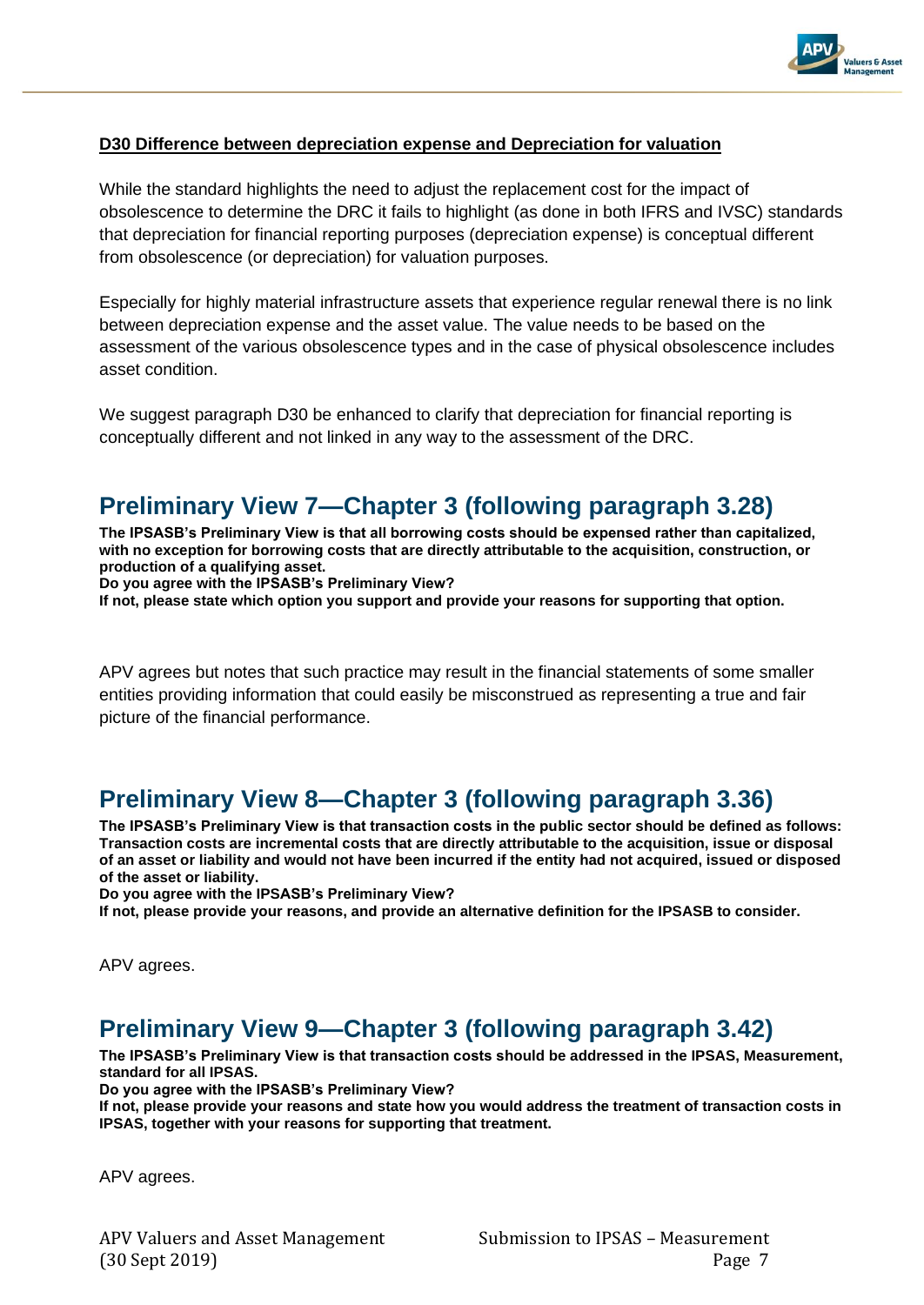

## **Preliminary View 10—Chapter 3 (following paragraph 3.54)**

**The IPSASB's Preliminary View is that transaction costs incurred when entering a transaction should be: - Excluded in the valuation of liabilities measured at fulfillment value;** 

**- Excluded from the valuation of assets and liabilities measured at fair value; and** 

**- Included in the valuation of assets measured at historical cost and replacement cost.** 

**Do you agree with the IPSASB's Preliminary View?** 

**If not, please provide your reasons and state how you would treat transaction costs in the valuation of assets and liabilities, giving your rationale for your proposed treatment.** 

APV agrees.

## **Preliminary View 11—Chapter 3 (following paragraph 3.54)**

**The IPSASB's Preliminary View is that transaction costs incurred when exiting a transaction should be:** 

**- Included in the valuation of liabilities measured at fulfillment value;** 

**- Excluded from the valuation of assets and liabilities measured at fair value; and** 

**- Excluded in the valuation of assets measured at historical cost and replacement cost.** 

**Do you agree with the IPSASB's Preliminary View?** 

**If not, please provide your reasons and state how you would treat transaction costs in the valuation of assets and liabilities, giving your rationale for your proposed treatment.** 

APV agrees.

# **Specific Maters**

## **Specific Matter for Comment 1—Chapter 2 (following paragraph 2.29)**

**Definitions relating to measurement have been consolidated in the core text of the Illustrative ED. Do you agree that the list of definitions is exhaustive?** 

**If not, please provide a listing of any other definitions that you consider should be included in the list and the reasons for your proposals.** 

APV agrees.

## **Specific Matter for Comment 2—Chapter 3 (following paragraph 3.5)**

**Guidance in International Valuation Standards (IVS) and Government Financial Statistics (GFS) has been considered as part of the Measurement project with the aim of reducing differences where possible; apparent similarities between IPSAS, IVS and GFS have been noted. Do you have any views on whether the IPSASB's conclusions on the apparent similarities are correct?** 

**Do you agree that, in developing an Exposure Draft, the IPSASB should consider whether the concepts of Equitable Value and Synergistic Value should be reviewed for relevance to measuring public sector assets (see Addendum B)?**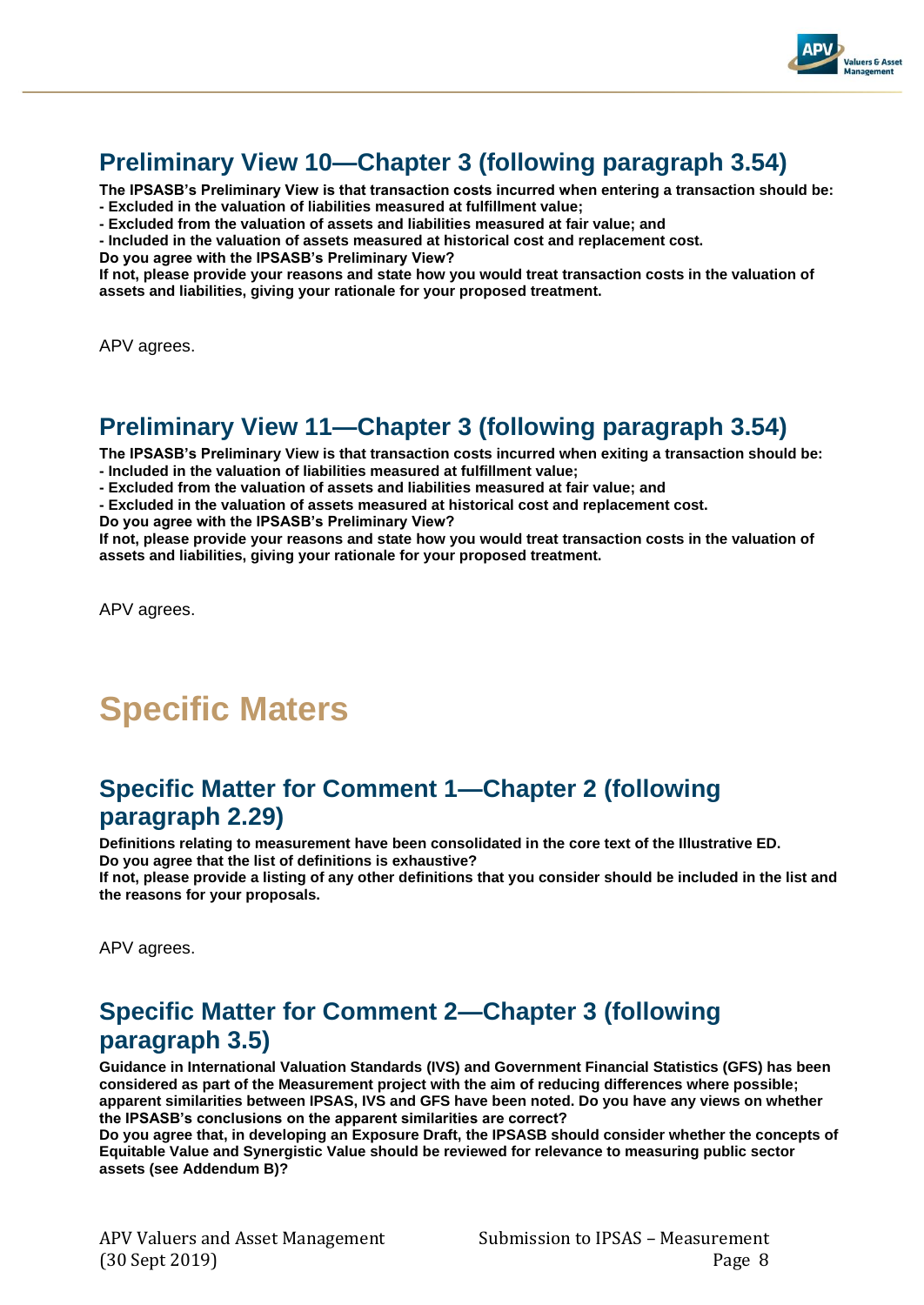

APV notes -

- There is no definition of Depreciated Replacement Cost
- The definition of Replacement Cost could be incorrectly construed as being the definition of Depreciated Replacement Cost. We recommend stating clearly that one is prior to adjustment for obsolescence and one is after the adjustment for obsolescence.

## **Specific Matter for Comment 3—Chapter 4 (following paragraph 4.21)**

**Do you agree that the measurement flow charts (Diagrams 4.1 and 4.2) provide a helpful starting point for the IPSASB to review measurement requirements in existing IPSAS, and to develop new IPSAS, acknowledging that other matters need to be considered, including:** 

**- The Conceptual Framework Measurement Objective;** 

**- Reducing unnecessary differences with GFS;** 

**- Reducing unnecessary differences with IFRS Standards; and** 

**- Improving consistency across IPSAS.** 

**If you do not agree, should the IPSASB consider other factors when reviewing measurement requirements in existing IPSAS and developing new IPSAS? If so, what other factors? Please provide your reasons.**

APV agrees.

*David Edgerton FCPA* 30 Sept 2019

Director APV Valuers and Asset Management E: [David@apv.net](mailto:David@apv.net) Mob: 0412 033 845